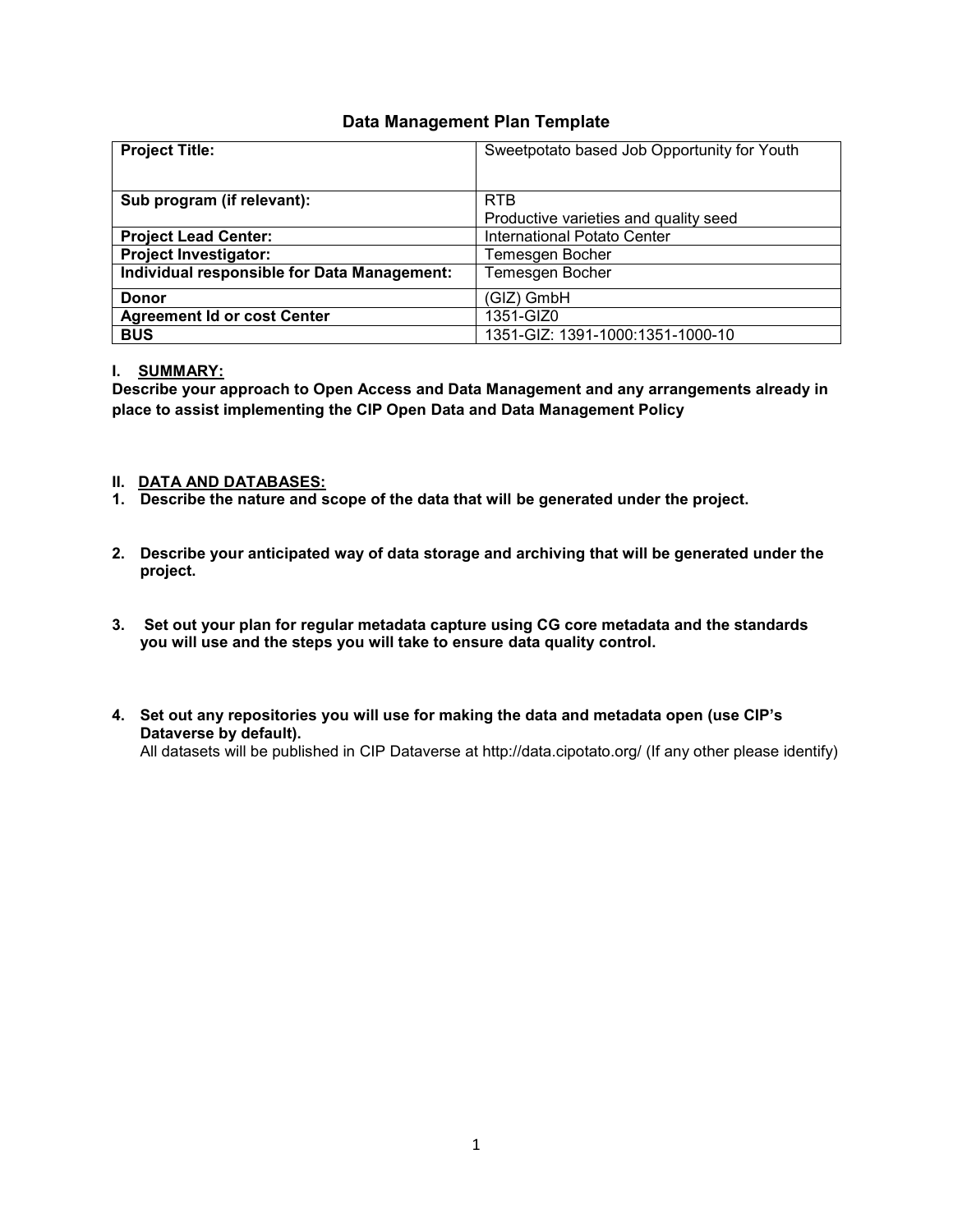**5. Description of the data to be generated and anticipated timing for making the project data and metadata available?** 

| <b>Output or Outcome</b><br>milestone                         | Description of data to be<br>generated                                                                            | <b>File types</b> | Primary<br>investigator<br>for datasets | <b>Expected</b><br>research<br>outputs type<br>[type of<br>datasets] | Deadline for<br>metadata<br>creation and<br>data public<br>access |
|---------------------------------------------------------------|-------------------------------------------------------------------------------------------------------------------|-------------------|-----------------------------------------|----------------------------------------------------------------------|-------------------------------------------------------------------|
| Milestone #1:<br><b>Project Planning</b><br>Report:           | ○ Baseline Data Collection                                                                                        | Dataset           | Sindi Kirimi                            | March, 2018                                                          | December,<br>2018                                                 |
| <b>'Milestone #2: First</b><br>Performance<br>Report.         | $\circ$ GPS and baseline data collected<br>from cooperatives participating in<br>the seed trial/bulking activity. | Dataset           | Sindi Kirimi                            | March, 2018                                                          | December,<br>2018                                                 |
| 'Milestone #7: Year<br>2 Quarterly<br>Monitoring Data.        | $\circ$ Complete Recipient quarterly<br>project data using standardized<br>monitoring tools provided by<br>PSDAG. | Dataset           | Sindi Kirimi                            | June, 2019                                                           | December,<br>2019                                                 |
| <b>'Milestone #7: Year</b><br>2 Quarterly<br>Monitoring Data. | ○ Large datasets of GxE of Rwanda                                                                                 | Dataset           | Sindi Kirimi                            | June, 2019                                                           | December,<br>2019                                                 |